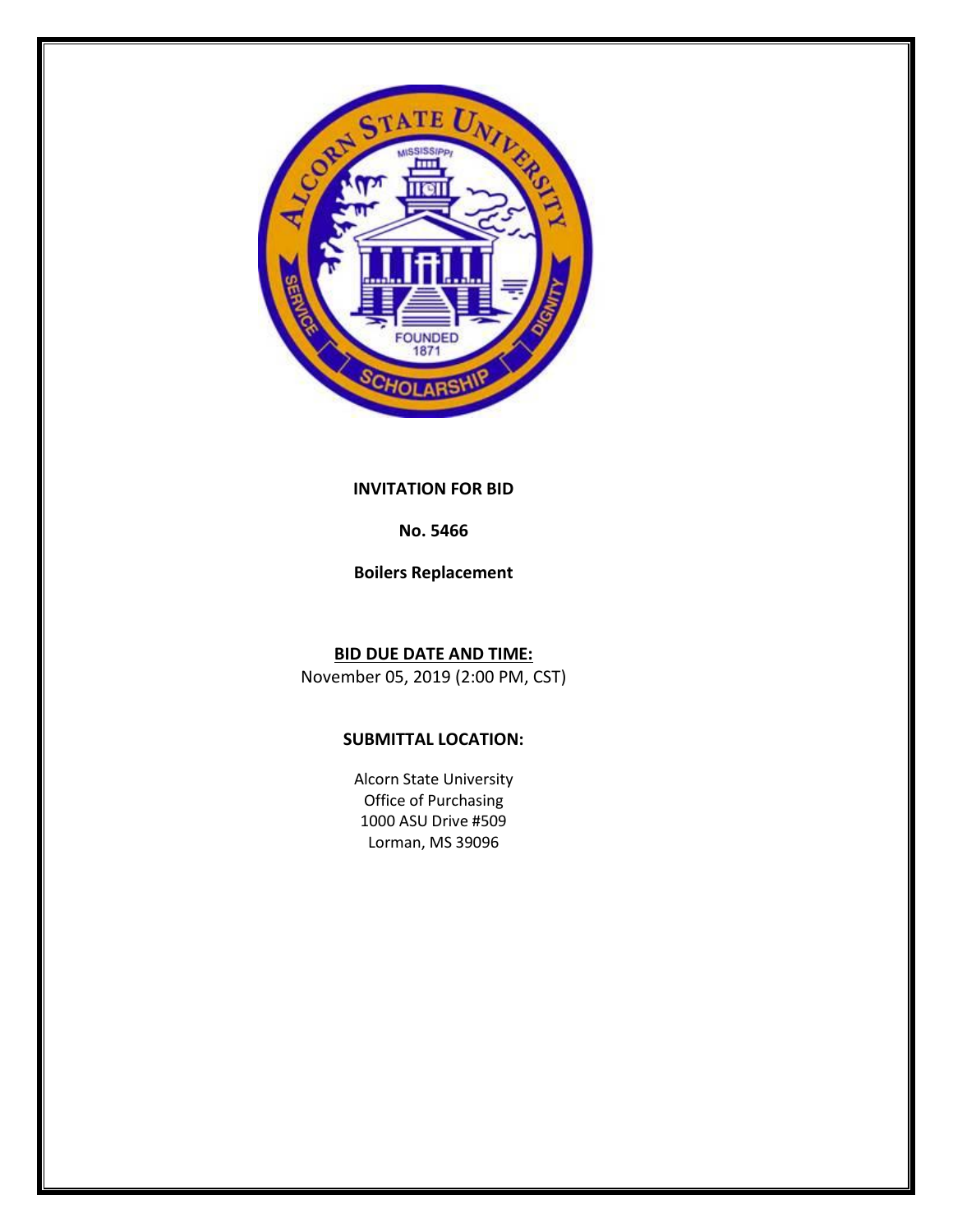### **1.0 GENERAL**

#### 1.01 SCHEDULE OF EVENTS:

| Invitation for Bid Issue Date                    | Oct. 18, 2019 |
|--------------------------------------------------|---------------|
| Deadline for Request for Clarification or Change | Oct. 28, 2019 |
| Bid due Date and Time                            | Nov. 05, 2019 |

This Schedule of Events is subject to change. Any changes will be made through the issuance of Written Addenda.

### 1.02 PRE-BID CONFERENCE:

No Pre-Bid Conference will be held.

#### 1.03 ISSUING OFFICE:

The Purchasing department of Alcorn State University (ASU) is the issuing office and is the sole point of contact for this invitation for Bid. Address all concerns or questions regarding this Invitation for Bid to the Purchasing Agent identified below:

1.04 Purchasing Agent:

| Name:      | Mertha George           |
|------------|-------------------------|
| Title:     | <b>Purchasing Agent</b> |
| Telephone: | 601-877-6154            |
| Fax:       | 601-877-6217            |
| E-Mail:    | mgeorge@alcorn.edu      |

### 1.05 DEFINITIONS:

As used in this Invitation for Bid, the terms set forth below are defined as follows:

- a. "Addenda" means an addition to, deletion from, a material change in, or general interest explanation of the Invitation for Bid.
- b. "Exhibits" means those documents which are attached to and incorporated as part of the Invitation for Bid.
- c. "Bid" means an offer, binding on the Bidder and submitted in response to an Invitation for Bid.
- d. "Bidder" means an entity that submits a Bid in response to an Invitation for Bid.
- e. "Bid Due Date and Time" means the date and time specified in the Invitation for Bid as the deadline for submitting Bids.
- f. "Invitation for Bid" (IFB) means a Solicitation Document for the solicitation of competitive, written, signed and sealed Bids in which Specifications, price, and delivery (or project completion) are the predominant award criteria.
- g. "Responsible" means capability in all respects to perform fully the contract requirements
- h. "Responsive" means a Bid that has substantially complied in all material respects with the criteria outlined in the Invitation for Bid.
- i. "Written or Writing" means letters, characters, and symbols inscribed on paper by hand, print, type, or other method of impression intended to represent or convey particular ideas or meanings.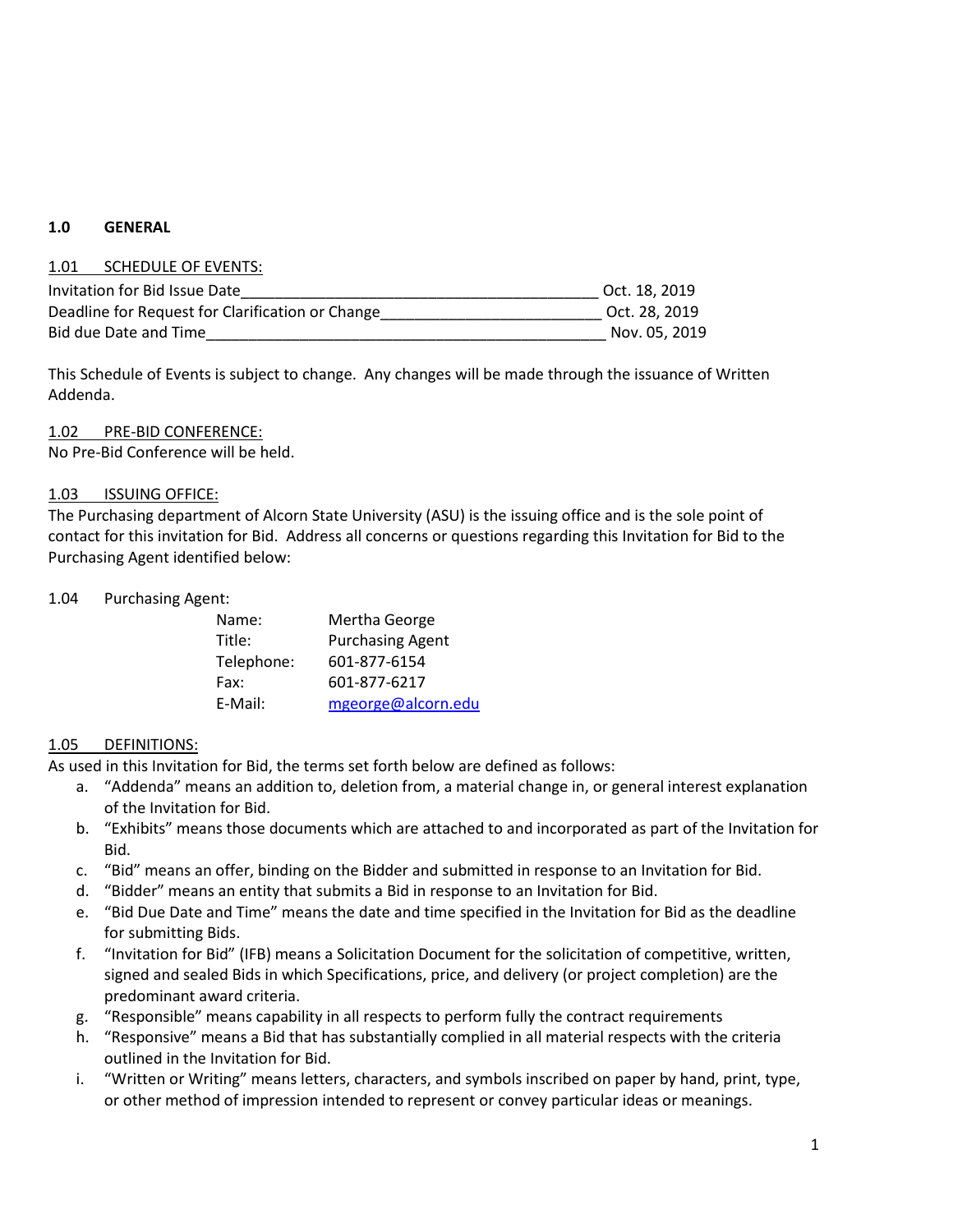## **2.0 INTRODUCTION**

### 2.01 INTRODUCTION

Alcorn State University (ASU) Office of Purchasing is seeking Responsive Responsible Bidders to submit Bids for boilers replacement in the Walter Washington Administration Classroom Building.

### 2.02 QUANTITY OF BID:

Submit one (1) original Bid and two (2) duplicate copies. Mark original Bid as "Original". Original should contain original signatures on any pages where a signature is required. Bids should be in a sealed envelope with the invitation for bid number on the outside along with the certificate of responsibility number or a statement that the bid is not over \$50,000

## 2.03 Evaluation of Bid

Bids shall be evaluated based on the requirements set forth in the Invitation for Bids. No criteria may be used in evaluation that are not set forth in the Invitation for Bids. The method used to evaluate and award the contract will be all or none.

#### 2.04 Award

The contract shall be awarded with reasonable promptness by written notice to the lowest responsible bidder whose bid meets the requirements and criteria set forth in the Invitation for Bids.

### 3.0 Scope of Work Boilers in Walter Washington Administration Classroom Building:

- Disconnect Seller water boiler
- Disconnect Cleaver Brooks water boiler
- Set both boilers aside in room
- Furnish and install (1) 2.5 BTU's
- Make all necessary connections to include electrical, gas, water supply and return drains and all vents
- Insulate all new piping
- Start new boilers, set all controls and check and set combustion.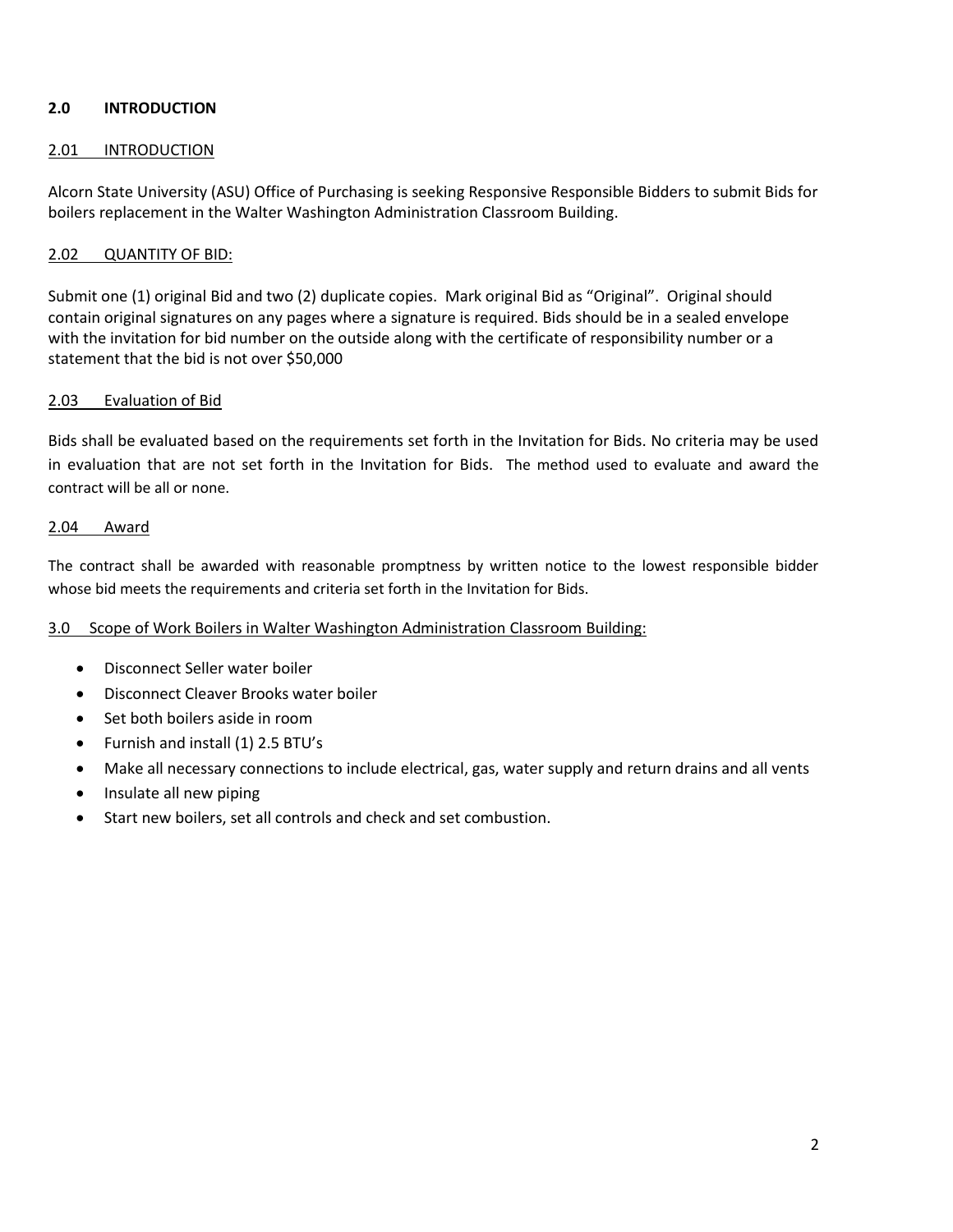## **ALCORN STATE UNIVERSITY STANDARD TERMS AND CONDITIONS ADDENDUM**

1. **Conflict.** Any terms in the Agreement which purport to modify or are in conflict with the terms of this Addendum are hereby deleted, and replaced with the terms in this Addendum.

2. **Time for Payment.** ASU will make payments for all amounts owed under the Agreement no later than fortyfive (45) days after receipt of the invoice and receipt, inspection and approval of the goods or services in accordance with Miss. Code Ann. § 31-7-305. No invoice shall be considered past due or late until the 45th day after receipt in accord with Miss. Code Ann. § 31-7-305(3). ASU makes no prepayments for services or products. See Miss. Op. Att'y Gen., Meadows (August 18, 2008).

3. **Assignment.** Neither party may assign its rights under the Agreement or delegate its duties under the Agreement without the prior written consent of the other party, such consent to not be unreasonably withheld.

4. **Insurance.** Any references to ASU's requirement to buy insurance are deleted. ASU is self-insured and will not be required to purchase casualty and liability insurance. ASU may furnish a certificate of self-insurance pursuant to the Mississippi Tort Claims Act, Miss. Code Ann. § 11-46-17.

5. **Limitations on Liability.** Pursuant to Miss. Code Ann. § 11-7-18 and notwithstanding anything contained in the Agreement to the contrary, no limitations on liability on the part of Contractor shall apply to any claims for compensatory damages to real or tangible personal property or to third party claims for death or bodily injury asserted against Contractor directly or by way of contribution to the extent such property damage, death or bodily injury was proximately caused by the negligence or willful misconduct of Contractor or its employees or agents. Notwithstanding anything contained in the Agreement to the contrary, nothing in the Agreement shall limit Contractor's liability to ASU or any third parties as a result of Contractor's breach of the Agreement, or Contractor's own negligence or willful misconduct. See Miss. Op. Att'y Gen., Long (February 27, 2009).

6. **Governing Law.** ASU Agreements are governed by and interpreted under the laws of the State of Mississippi without reference to conflicts of law provisions of the Mississippi Code of 1972. If in the opinion of any court of competent jurisdiction such Agreement and provisions are not authorized, or are inconsistent in any respect with Federal and/or Mississippi law, such court shall have the authority, if possible, to read the provisions or modify the Agreement, provision or provisions to be consistent with Federal and Mississippi law, and to enforce the remainder of these covenants as so amended. See Miss. Const. Art 4 § 100. See also Miss. Op. Att'y Gen., Nowak (November 18, 2005).

7. **Limitations on Actions/Jury Trial.** Notwithstanding anything contained in the Agreement to the contrary, the statute of limitations under applicable law shall solely govern the time for the commencement of all lawsuits. See Miss. Op. Att'y Gen., Davis (March 3, 1993). Any language in the Agreement waiving or in any way limiting ASU's right to file any appropriate action is hereby deleted.

8. **Limitations on Remedies.** Notwithstanding anything contained in the Agreement to the contrary, nothing in the Agreement shall limit ASU's remedies. Any limitations of remedies contained in the Agreement are deleted in their entirety.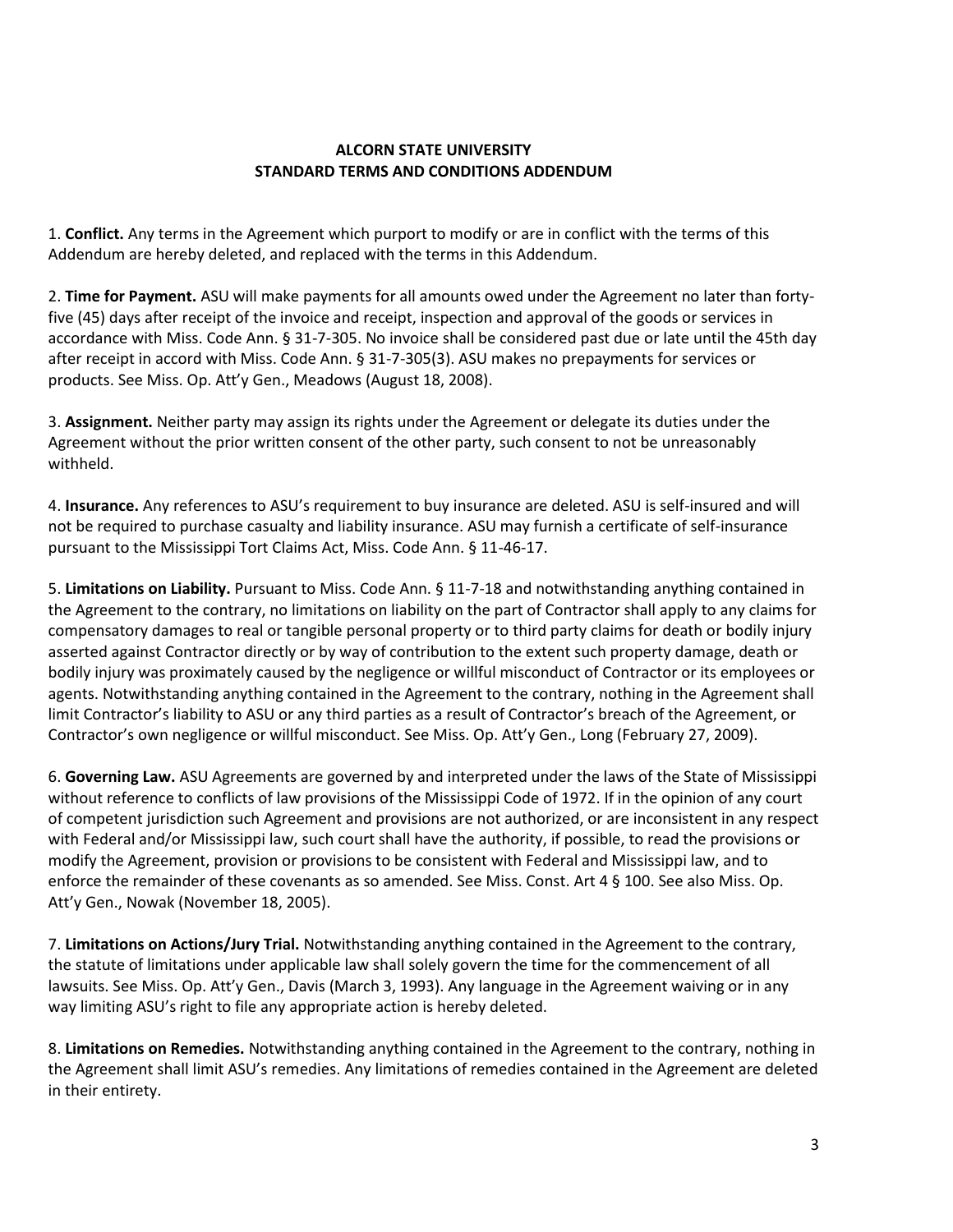9. **No Named Insureds.** Any provisions of the Agreement which require ASU to name Contractor as an additional named insured are hereby deleted in their entirety.

10. **Availability of Funds.** Continuance of any ASU Agreement is based on availability of funds. Should there be no funds available for any succeeding funding period, the Agreement will be cancelled as of the end of the funding period with no further obligation on the part of ASU. Any property covered by a lease shall be returned to the Contractor.

11. **Arbitration.** Any provisions of the Agreement which refer to, require, or contain the words "arbitration" and/or "mediation" are hereby deleted in their entirety. See Miss. Op. Att'y Gen., Conerly (February 5, 1999).

12. **Late Charges.** Any provisions of the Agreement which require ASU to pay Contractor any late charges are governed by Miss. Code Ann. § 31-7-305. See also Miss. Op. Att'y Gen., Pearson (November 22, 1993).

13. **Waiver.** No failure on the part of any party hereto to exercise, and no delay in exercising any right, power or remedy hereunder shall operate as a waiver thereof, nor shall any single or partial exercise of any right, power or remedy hereunder preclude any further or other exercise thereof or the exercise of any other right, power or remedy.

14. **Attorneys' Fees and Collection Costs.** Any provisions of the Agreement which require the prevailing party, and/or require ASU to pay Contractor any attorneys' fees and/or collection costs are hereby deleted in their entirety. See Miss. Op. Att'y Gen., Stringer (January 25, 2006).

15. **Severability.** If any provision of this Addendum shall be determined by a court of competent jurisdiction to be invalid or unenforceable for any reason, the remaining provisions shall continue to be valid and enforceable. If a court finds that any provision of the Addendum is invalid or unenforceable, but that by limiting such provision it would become valid and enforceable, then such provision shall be deemed to be written, construed, and enforced as so limited.

16. **Penalties.** Any language requiring ASU to pay any penalties is deleted in its entirety. ASU does not agree to pay any extra compensation, fees or allowances after services rendered or contract made, or to make any payment not authorized by law.

17. **Waiver of Subrogation.** Any language requiring ASU to waive any cause of action it may have against Contractor or any other party on account of any loss/damage insured by an insurance policy is hereby deleted in its entirety.

18. **Warranty**. Contractor warrants that the goods and/or services provided hereunder shall be shall be free from defects, and performed in a first class, workmanlike fashion. Any limitations of warranties, including warranties of merchantability and fitness for a particular use, contained in the Agreement are deleted in their entirety. See Miss. Op. Att'y Gen., Davis (March 3, 1993).

19. **Indemnification.** Contractor shall indemnify, defend and hold ASU harmless from any and all claims, actions, lawsuits, proceedings, costs, expenses, damages and liabilities, including attorney's fees, resulting from or arising out of Contractor's breach of the Agreement and/or the negligence or willful misconduct of Contractor or its employees or agents. Any provisions of the Agreement which require ASU to indemnify Contractor or any other third parties in any way are deleted in their entirety. See Miss. Op. Att'y Gen., Stringer (January 25, 2006). ASU shall only be responsible for liability resulting from the actions/inactions of its officers, agents, and employees acting within the course and scope of their official duties with ASU to the degree and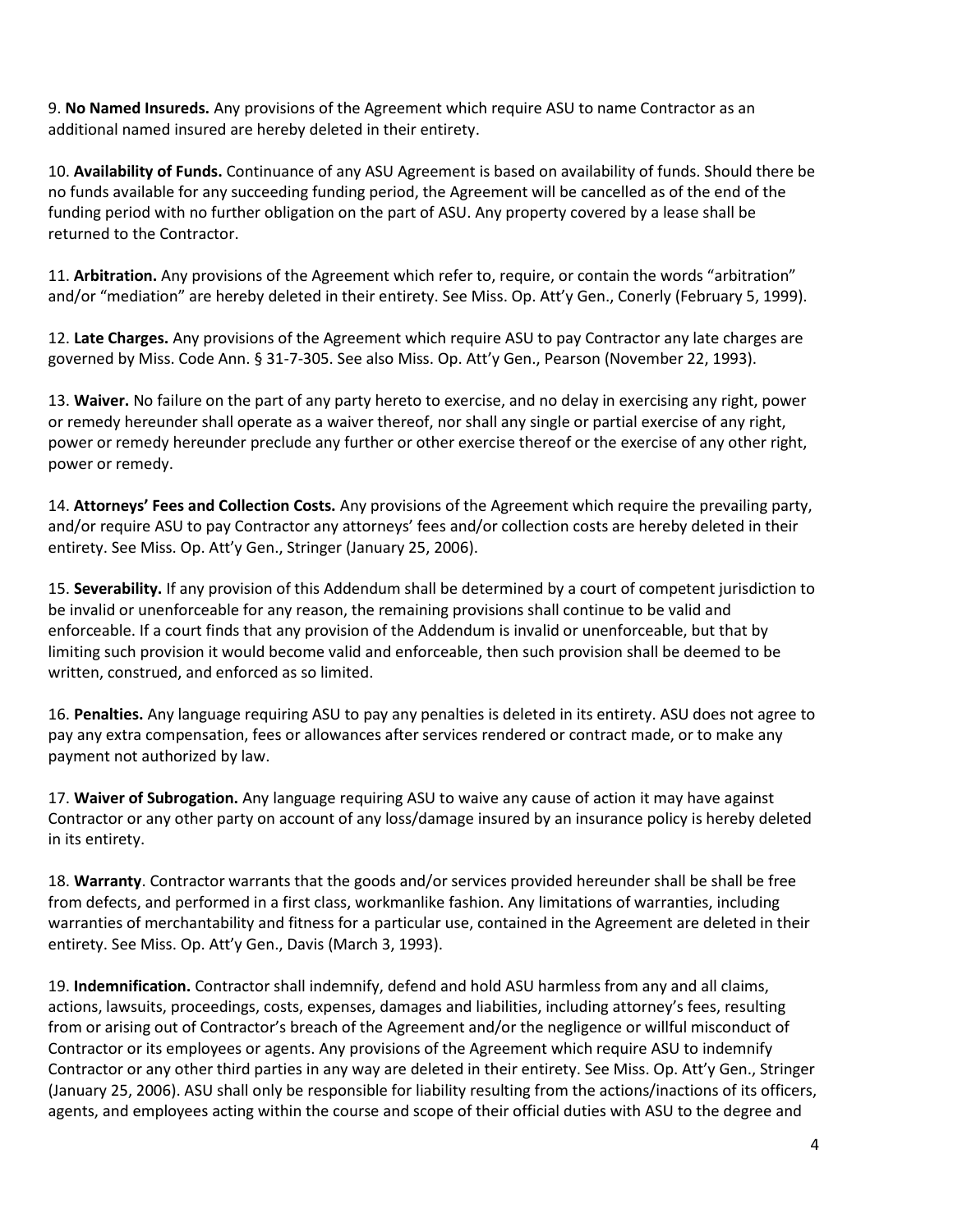within the parameters required under the Mississippi Tort Claims Act, Miss. Code Ann. § 11-46-1, *et seq*. ASU is an entity of the State of Mississippi and is afforded the protection of limited sovereign immunity pursuant to Miss. Code Ann. § 11-46-1, *et seq.*, and any action against ASU shall be filed in accordance with and subject to the limitations contained therein.

20. **Confidentiality.** Notwithstanding any provision to the contrary contained herein, it is recognized that ASU is a public agency of the State of Mississippi and is subject to the Mississippi Public Records Act, Miss. Code Ann. § 25-61-1, *et seq*. If a public records request is made for any information provided to ASU pursuant to the Agreement, ASU shall promptly notify the disclosing party of such request. The disclosing party shall promptly institute

appropriate legal proceedings to protect its information. No party to the Agreement shall be liable to the other party for disclosures of information required by court order or required by law.

It is also recognized that ASU is subject to the provisions of the Mississippi Accountability and Transparency Act of 2008, Miss. Code Ann. § 27-104-151, *et seq*., and is required to provide public access to its financial information and expenditures through the Institutions of Higher Learning Accountability and Transparency website.

21. **Independent Contractor.** It is understood by the parties that Contractor is an independent contractor and not an employee or agent of ASU. Contractor retains sole and absolute discretion, control and judgment in the manner and means of carrying out its assignments. Contractor shall comply with ASU's Human Resource Department's applicable policies and procedures including pre-employment screening. Contractor understands and agrees that neither it nor its employees performing services hereunder shall be entitled to any of the rights, fringe benefits and privileges established for ASU's employees, if any, including, but not limited to, the following: retirement benefits, medical insurance coverage, life insurance coverage, health insurance, disability insurance coverage, severance pay benefits, PTO, overtime pay, etc. Contractor understands and agrees that ASU will not pay or withhold from the compensation paid to Contractor pursuant to the Agreement any sums customarily paid or withheld for or on behalf of employees for income tax, unemployment insurance, social security, or payment pursuant to any law or governmental requirement, and all such payments as may be required by law are the sole responsibility of Contractor. Contractor agrees to indemnify and hold ASU harmless from and against any such payments or liabilities for which Contractor may become liable with respect to such matters.

22. **Entire Agreement.** This Addendum; any other documents or writings which it accompanies, or to which it is attached (as amended by this Addendum); and any other documents which may be incorporated therein by reference, constitute the entire agreement of the parties with respect to the subject matter herein. Any other agreements or understandings, whether written or oral, are hereby superseded. The terms of this Addendum; any other documents or writings which it accompanies or to which it is attached (as amended by this Addendum), shall solely govern the rights and obligations of the parties with respect to the subject matter herein. Any modification to the Agreement shall only be effective if it is in writing and signed by both parties.

23. **Tax-Exempt Governmental Entity.** Pursuant to Miss. Code Ann. § 27-65-1, *et seq*., and 27-67-1, *et seq*., ASU and other state institutions are exempt from state sales and use taxes. Likewise, ASU will not pay excise or personal property taxes. If the Contractor is liable for such taxes, Contractor shall take such into consideration in pricing. It is Contractor's responsibility to contact local taxing authorities in the state and county where equipment will be located to determine possible tax liabilities in connection therewith.

24. **No Assignment; No Third-Party Beneficiaries.** Except as provided in Paragraph 3, above, no party may assign any of its rights under this Agreement, voluntarily or involuntarily, whether by merger, consolidation,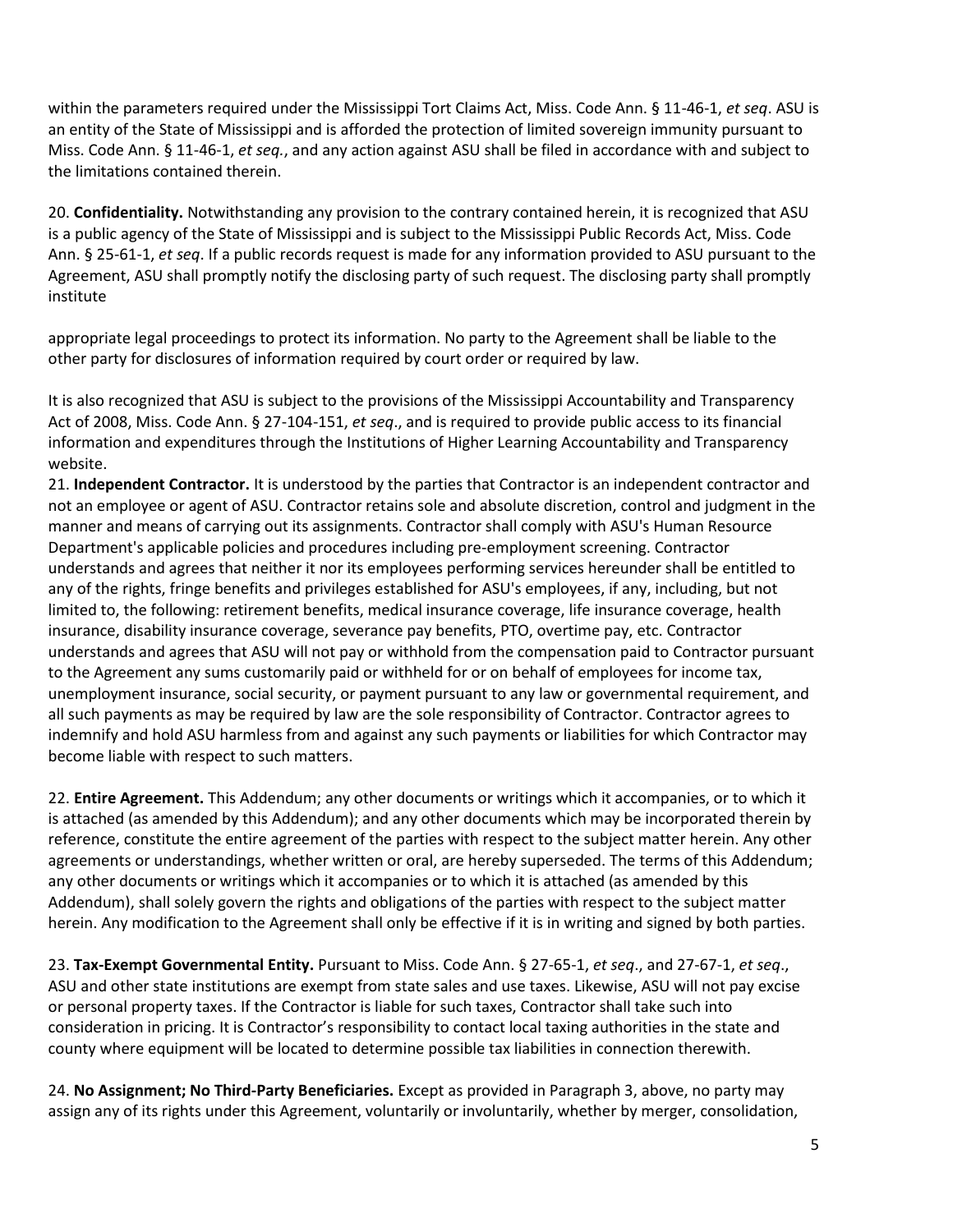dissolution, operation of law, or another manner. Any purported assignment of rights in violation of this Section is void. This Agreement binds and benefits the parties and their respective permitted successors and assigns. This Agreement does not and is not intended to confer any rights or remedies upon any person other than the Parties.

25. **Equal Opportunity Employer.** ASU is an equal opportunity employer. ASU does business with organizations that are in compliance with Title VII of the 1964 Civil Rights Act (as amended). During the performance of any contract with ASU, Contractor agrees to be bound by provisions of Civil Rights Act of 1964 (as amended), the Rehabilitation Act of 1973 (as amended), and the Veterans Readjustment Act of 1972 (as amended).

26. **E-Verify.** Contractor represents and warrants that it will ensure its compliance with the Mississippi Employment Protection Act**,** Miss. Code Ann. § 71-11-1, *et seq.*, and will register and participate in the status verification system for all newly hired employees. The term "employee" as used herein means any person that is hired to perform work within the State of Mississippi. As used herein, "status verification system" means the Illegal Immigration Reform and Immigration Responsibility Act of 1996 that is operated by the United States Department of Homeland Security, also known as the E-Verify Program, or any other successor electronic verification system replacing the E-Verify Program. Contractor agrees to maintain records of such compliance and, upon request of the State and approval of the Social Security Administration or Department of Homeland Security, where required, to provide a copy of each such verification to the State. Contractor further represents and warrants that any person

assigned to perform services hereunder meets the employment eligibility requirements of all immigration laws of the State of Mississippi. Contractor understands and agrees that any breach of these warranties may subject Contractor to the following: (a) termination of this Agreement and ineligibility for any state or public contract in Mississippi for up to three (3) years, with notice of such cancellation/termination being made public, or (b) the loss of any license, permit, certification or other document granted to Contractor by an agency, department or governmental entity for the right to do business in Mississippi for up to one (1) year, or (c) both. In the event of such termination/cancellation, Contractor would also be liable for any additional costs incurred by the State due to contract cancellation or loss of license or permit.

27. **Force Majeure**. "Force Majeure Event" means any act or event, whether foreseen or unforeseen, that meets all three of the following tests: (a) The act or event prevents a party in whole or in part from performing its obligations under this Agreement; or satisfying any conditions to the performing party's obligations under this Agreement; (b) The act or event is beyond the reasonable control of and not the fault of the nonperforming party; and (c) The non-performing party has been unable to avoid or overcome the act or event by the exercise of due diligence. Notwithstanding anything to the contrary in the Agreement or otherwise, a Force Majeure Event excludes economic hardship, changes in market conditions, or insufficiency of funds. If a Force Majeure Event occurs, the non-performing party is excused from whatever performance is prevented by the Force Majeure Event to the extent prevented and satisfying whatever conditions precedent that cannot be satisfied. When the non-performing party is able to resume performance of its obligations under this Agreement or satisfy the conditions precedent to the performing party's obligations, it shall immediately give the performing party written notice to that effect and shall resume performance under this Agreement no later than five (5) working days after the notice is delivered. This provision is the exclusive remedy available to the non-performing party with respect to a Force Majeure Event. See Miss. Code Ann. § 75-2-617.

28. **Governmental Entity**. Contractor recognizes and acknowledges that University, as a political subdivision of the State of Mississippi, is entering this Agreement, including the provisions thereof, only to the extent authorized by Mississippi law, including the opinions of the Mississippi Attorney General. Any provision of the Agreement that is in any respect not authorized by or is inconsistent with Mississippi law, including the opinions of the Mississippi Attorney General, is invalid.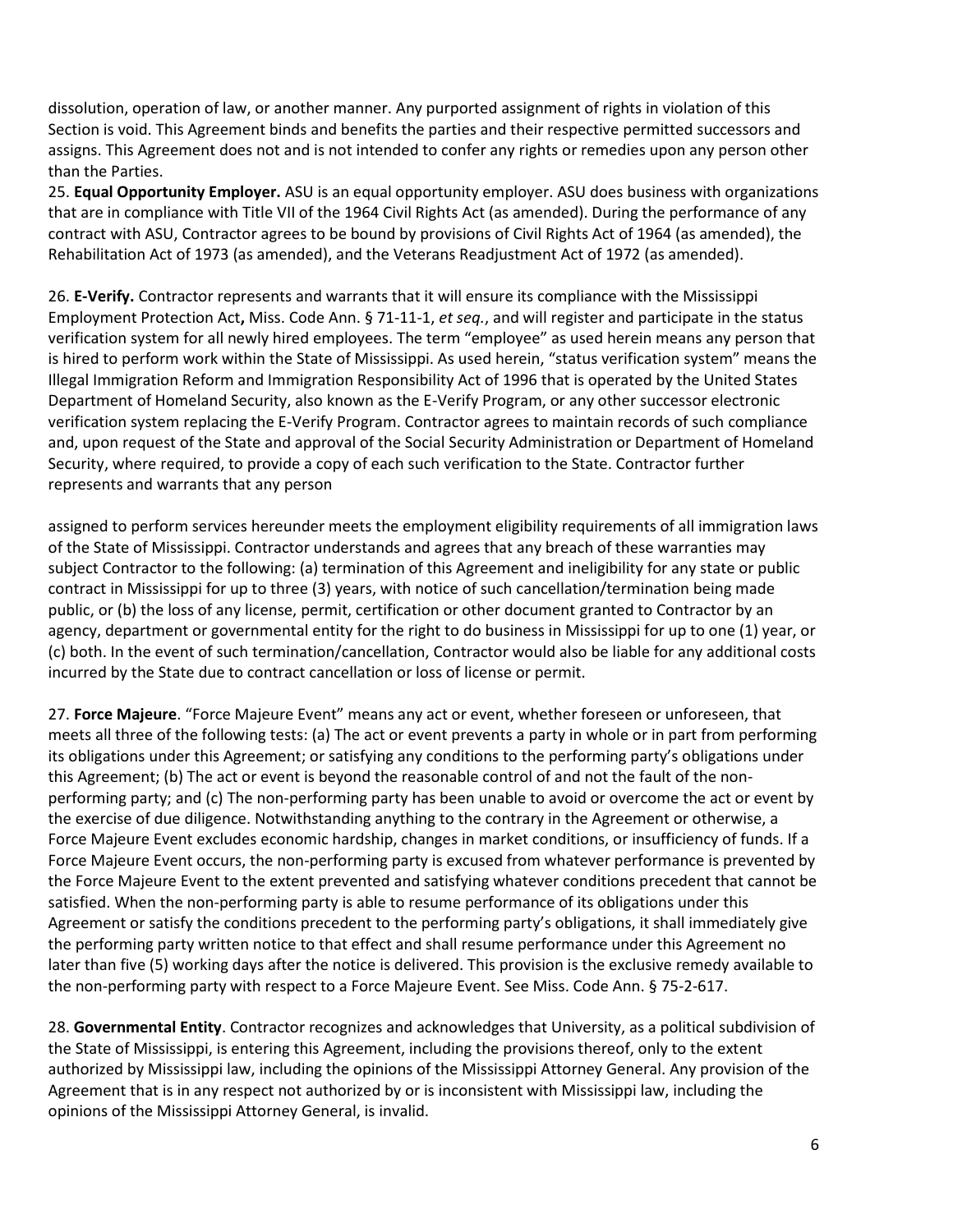| <b>REFERENCES</b>  |  |  |  |  |
|--------------------|--|--|--|--|
| <b>REFERENCE 1</b> |  |  |  |  |
|                    |  |  |  |  |
|                    |  |  |  |  |
|                    |  |  |  |  |
|                    |  |  |  |  |
|                    |  |  |  |  |
|                    |  |  |  |  |
| <b>REFERENCE 2</b> |  |  |  |  |
|                    |  |  |  |  |
|                    |  |  |  |  |
|                    |  |  |  |  |
|                    |  |  |  |  |
|                    |  |  |  |  |
|                    |  |  |  |  |
|                    |  |  |  |  |
| <b>REFERENCE 3</b> |  |  |  |  |
|                    |  |  |  |  |
|                    |  |  |  |  |
|                    |  |  |  |  |
| <b>WEBSITE:</b>    |  |  |  |  |
|                    |  |  |  |  |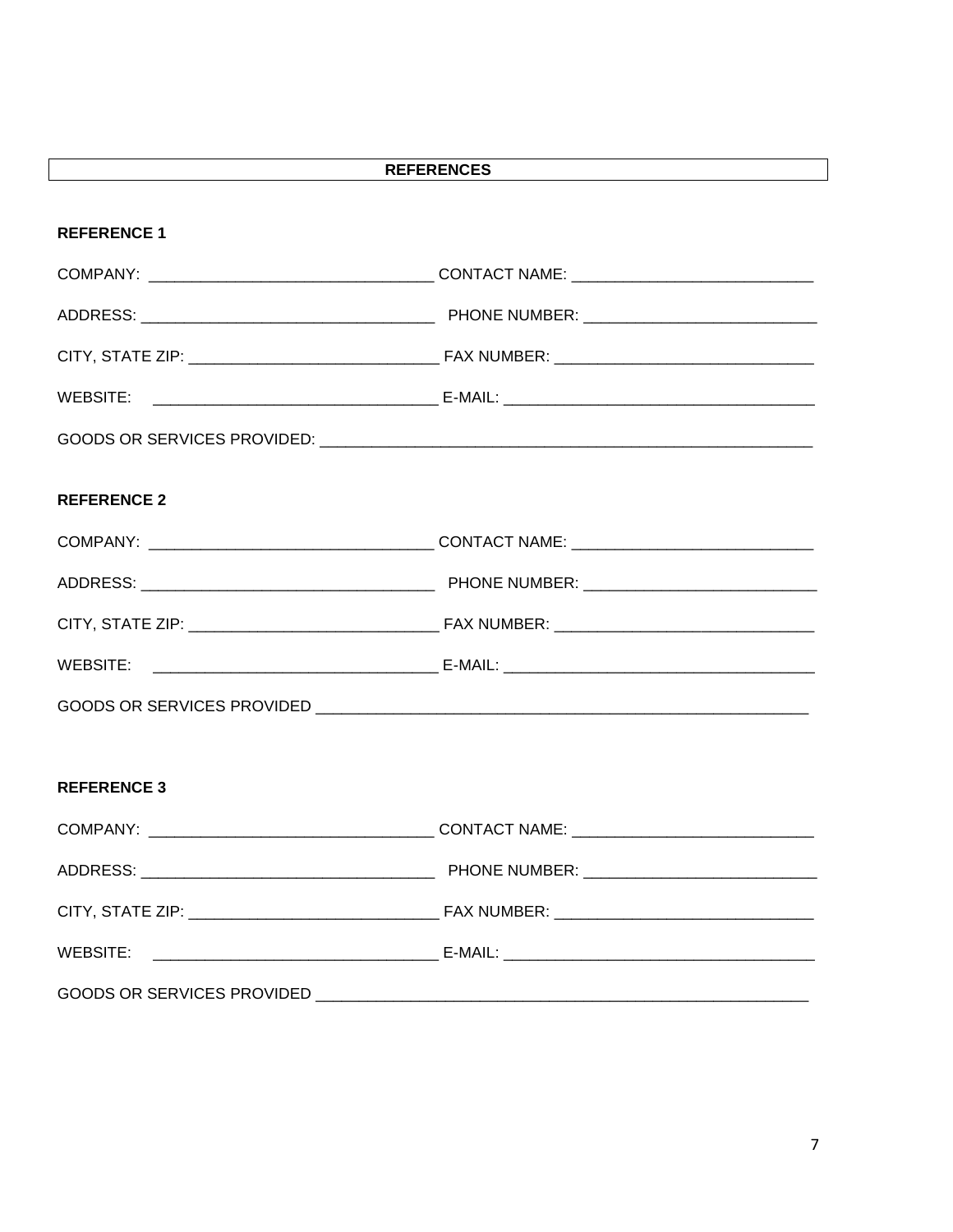# BID# 5466 Boilers Replacement

| <b>BID FORM</b>     |  |       |  |  |
|---------------------|--|-------|--|--|
| <b>Bidder Name:</b> |  |       |  |  |
| Address:            |  |       |  |  |
| Phone number:       |  |       |  |  |
| Fax:                |  |       |  |  |
| Email address:      |  |       |  |  |
| <b>Bid price</b>    |  |       |  |  |
| Bidder signature:   |  | Date: |  |  |